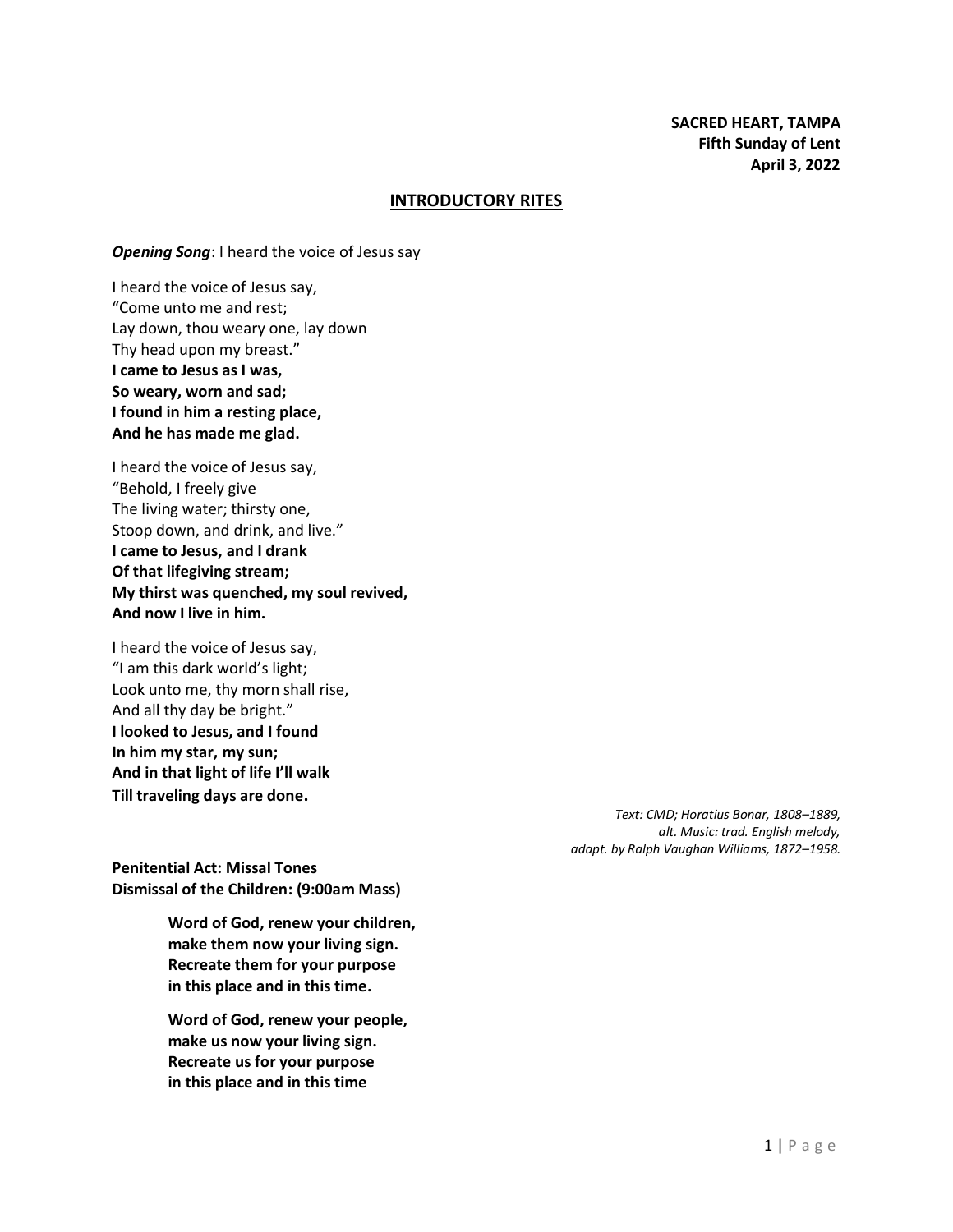## **LITURGY OF THE WORD**

**First Reading:** (Year C) Is 43:16-21 (Year A at Noon) Ex 37:12-14

*Psalm 126: Indeed We Were Glad*

**What great deeds the Lord has worked for us! Indeed, we were glad.**

> *Music: © 2021 Philip Jakob Text: Abbey Psalms & Canticles © 2010, 2018, USCCB*

*Psalm 130: With The Lord There Is Mercy (Noon Sunday)*

**With the Lord there is mercy, in him is plentiful redemption.**

*Music: © 2019, 2020 Philip Jakob Text: Abbey Psalms & Canticles © 2010, 2018, USCCB*

**Second Reading:** (Year C) Phil 3:8-14 (Year A at Noon) Rom 8:8-11

*Gospel Greeting:* Lent Gospel Acclamation

**Praise to you, Lord Jesus Christ, King of endless glory!**

**Gospel:** (Year C) Jn 8:1-11 (Year A at Noon) Jn 11:1-45

*Music: © 2012 Philip Jakob*

**Homily**

#### **Third Scrutiny: Noon Mass**

Intercessions for the Elect - Exorcism Scrutiny Psalm (**verses 1, 3, 5**) see Preparation of Gifts song

Dismissal of the Elect

**May the word of God strengthen you. May the word of God nourish you. May the word of God comfort you all your life.**

*© 1996, Christopher Walker, OCP*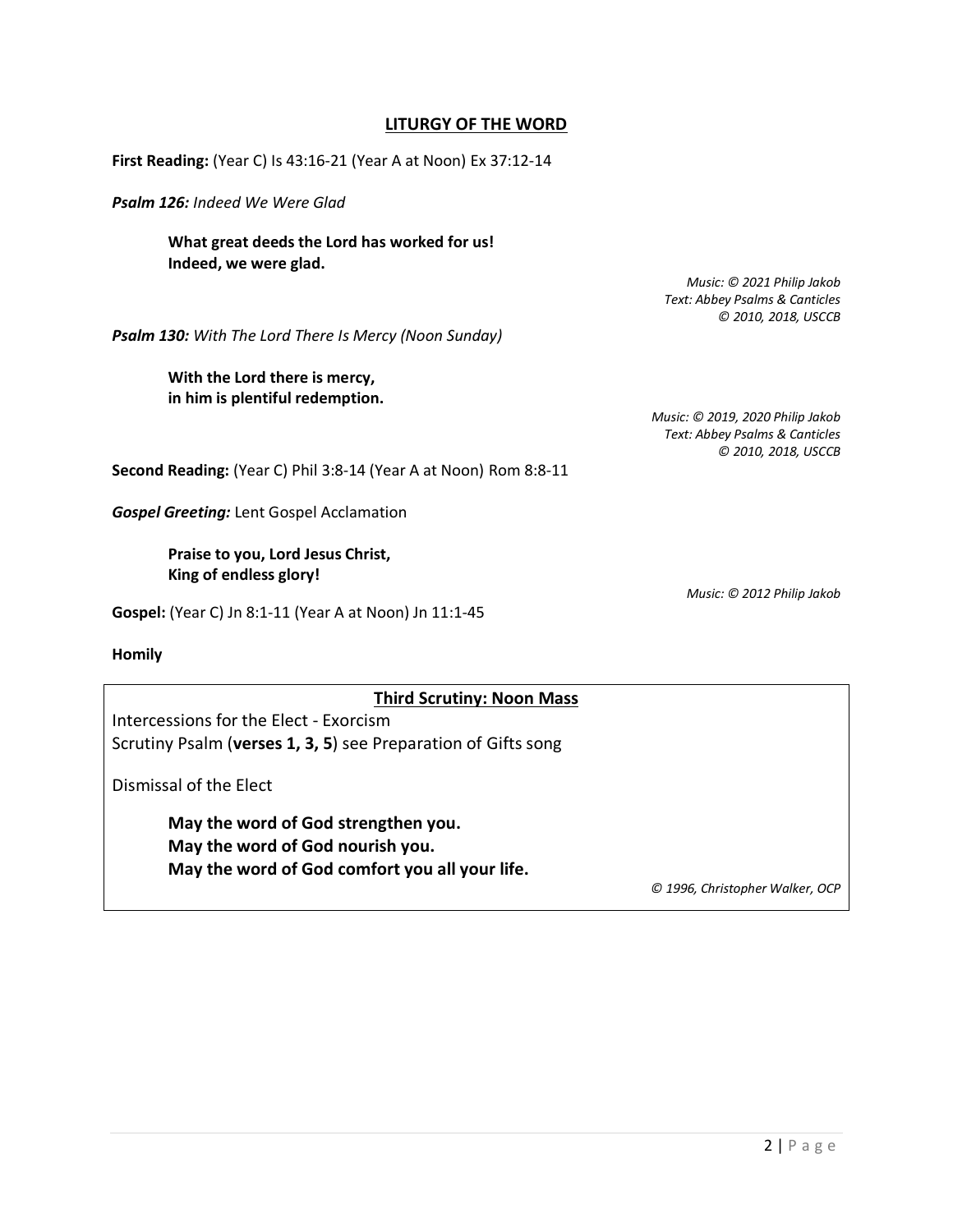**Apostle's Creed:**

**I believe in God, the Father almighty, Creator of heaven and earth, and in Jesus Christ, his only Son, our Lord,** *(all bow during the next two lines)* **who was conceived by the Holy Spirit, born of the Virgin Mary, suffered under Pontius Pilate, was crucified, died and was buried; he descended into hell; on the third day he rose again from the dead; he ascended into heaven, and is seated at the right hand of God the Father almighty; from there he will come to judge the living and the dead.**

**I believe in the Holy Spirit, the holy catholic Church, the communion of saints, the forgiveness of sins, the resurrection of the body, and life everlasting. Amen.**

# **LITURGY OF THE EUCHARIST**

*Preparation of Gifts & Altar*: O' God, You Search Me

**O God, you search me and you know me. All my thoughts lie open to your gaze. When I walk or lie down you are before me: Ever the maker and keeper of my days.**

**You know my resting and my rising. You discern my purpose from afar, And with love everlasting you besiege me: In ev'ry moment of life or death, you are.**

**Before a word is on my tongue, Lord, You have known its meaning through and through. You are with me beyond my understanding: God of my present, my past and future, too.**

**Although your Spirit is upon me, Still I search for shelter from your light. There is nowhere on earth I can escape you: Even the darkness is radiant in your sight.**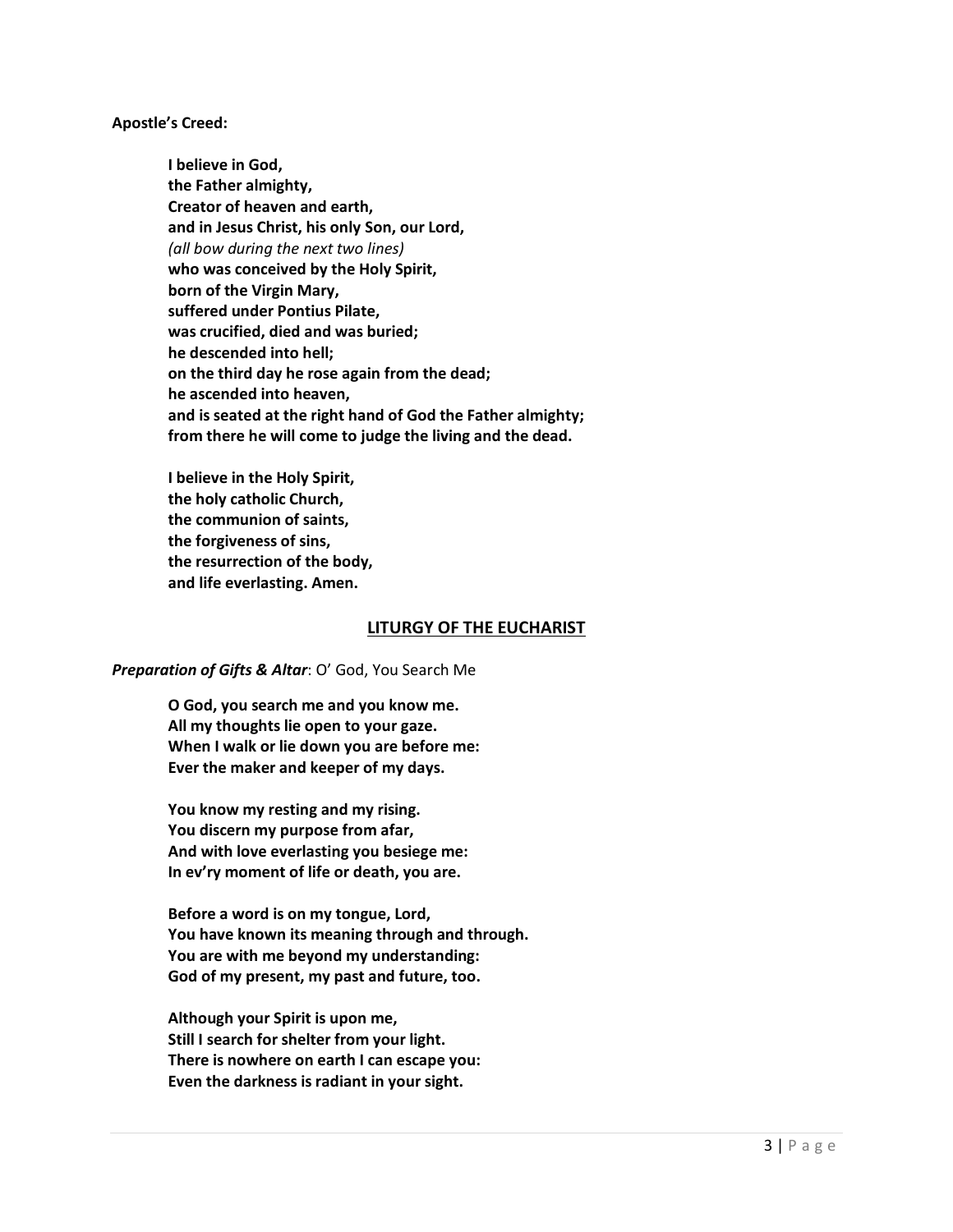**For you created me and shaped me, Gave me life within my mother's womb. For the wonder of who I am, I praise you: Safe in your hands, all creation is made new.**

> *Text: Based on Psalm 139. Text and music © 1992, Bernadette Farrell. Published by OCP. All rights reserved.*

*Preparation of Gifts & Altar (Noon)*: What Wonderous Love Is This

**What wondrous love is this, O my soul, O my soul? What wondrous love is this, O my soul? What wondrous love is this that caused the Lord of bliss To bear the dreadful curse for my soul, for my soul, To bear the dreadful curse for my soul?**

**To God and to the Lamb I will sing, I will sing; To God and to the Lamb, I will sing; To God and to the Lamb, who is the great I AM, While millions join the theme, I will sing, I will sing; While millions join the theme, I will sing.**

**And when from death I'm free, I'll sing on, I'll sing on; And when from death I'm free, I'll sing on; And when from death I'm free, I'll sing and joyful be, And through eternity, I'll sing on, I'll sing on! And through eternity, I'll sing on.**

*Text: anon.; adapt. Music: William Walker's The Southern Harmony, 1835;* 

*Eucharistic Acclamations:* Missal Tones (plainsong) Holy, Holy – We Proclaim – Amen

# **COMMUNION RITE**

**Our Father**

*Lamb of God:* Missal Tones (plainsong)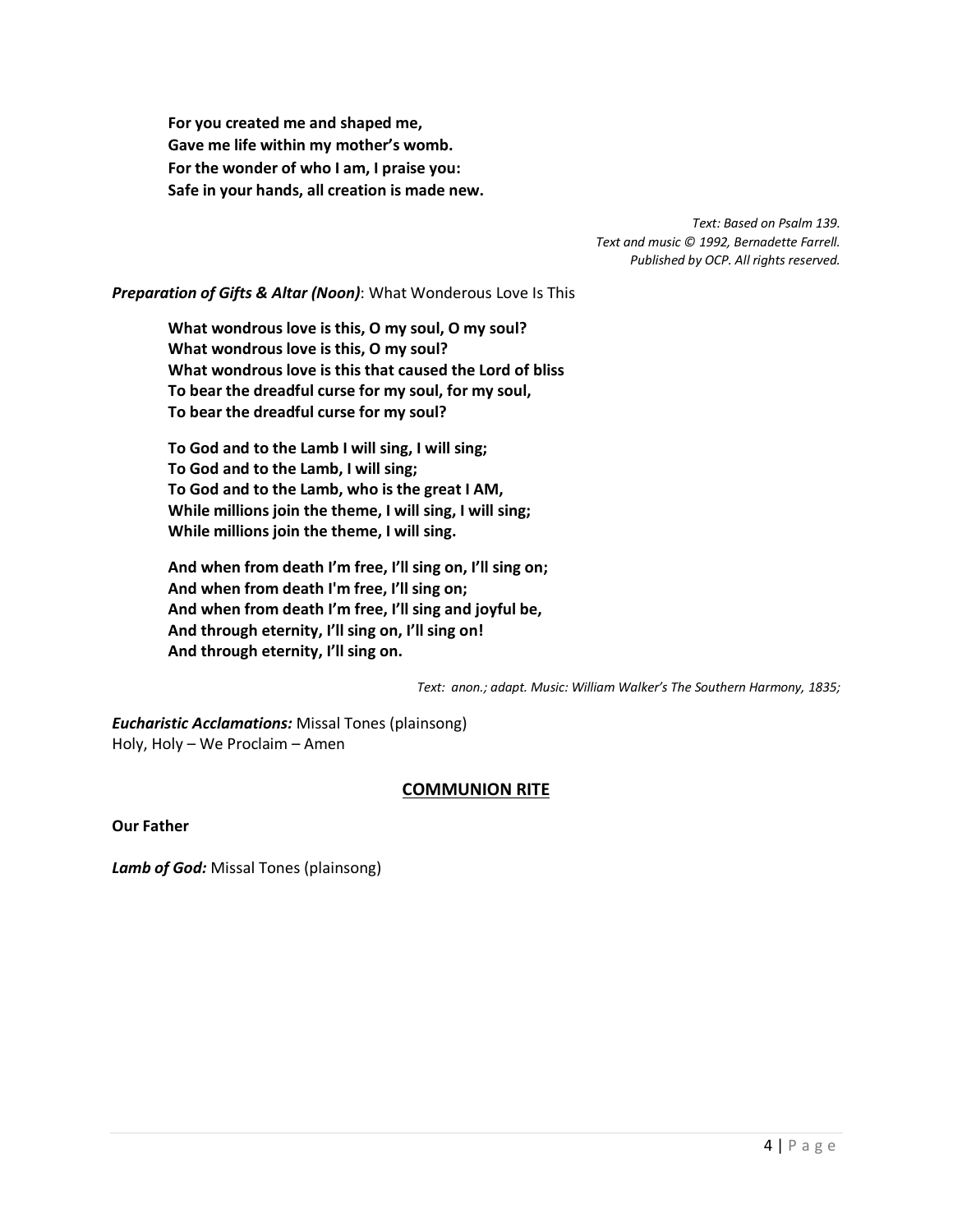*Communion Song:* Be Not Afraid

**You shall cross the barren desert, but you shall not die of thirst. You shall wander far in safety though you do not know the way. You shall speak your words in foreign lands and all will understand. You shall see the face of God and live.**

**BE NOT AFRAID. I GO BEFORE YOU ALWAYS. COME, FOLLOW ME, AND I WILL GIVE YOU REST.**

**If you pass through raging waters in the sea, you shall not drown. If you walk amid the burning flames, you shall not be harmed. If you stand before the pow'r of hell and death is at your side, know that I am with you through it all.**

**Blessed are your poor, for the kingdom shall be theirs. Blest are you that weep and mourn, for one day you shall laugh. And if wicked tongues insult and hate you all because of me, blessed, blessed are you!**

> *Text: Based on Isaiah 43:2–3; Luke 6:20ff. Text and music © 1975, 1978, Robert J. Dufford, SJ, and OCP. All rights reserved.*

#### **CONCLUDING RITE**

*Closing Song:* Send us out, O Lord

**Send us out, O Lord, with the love of Christ in our minds and hearts.**

*© 2008, Christopher Walker, OCP*

**Reproduced by authorization of ONE LICENSE 711104-A**